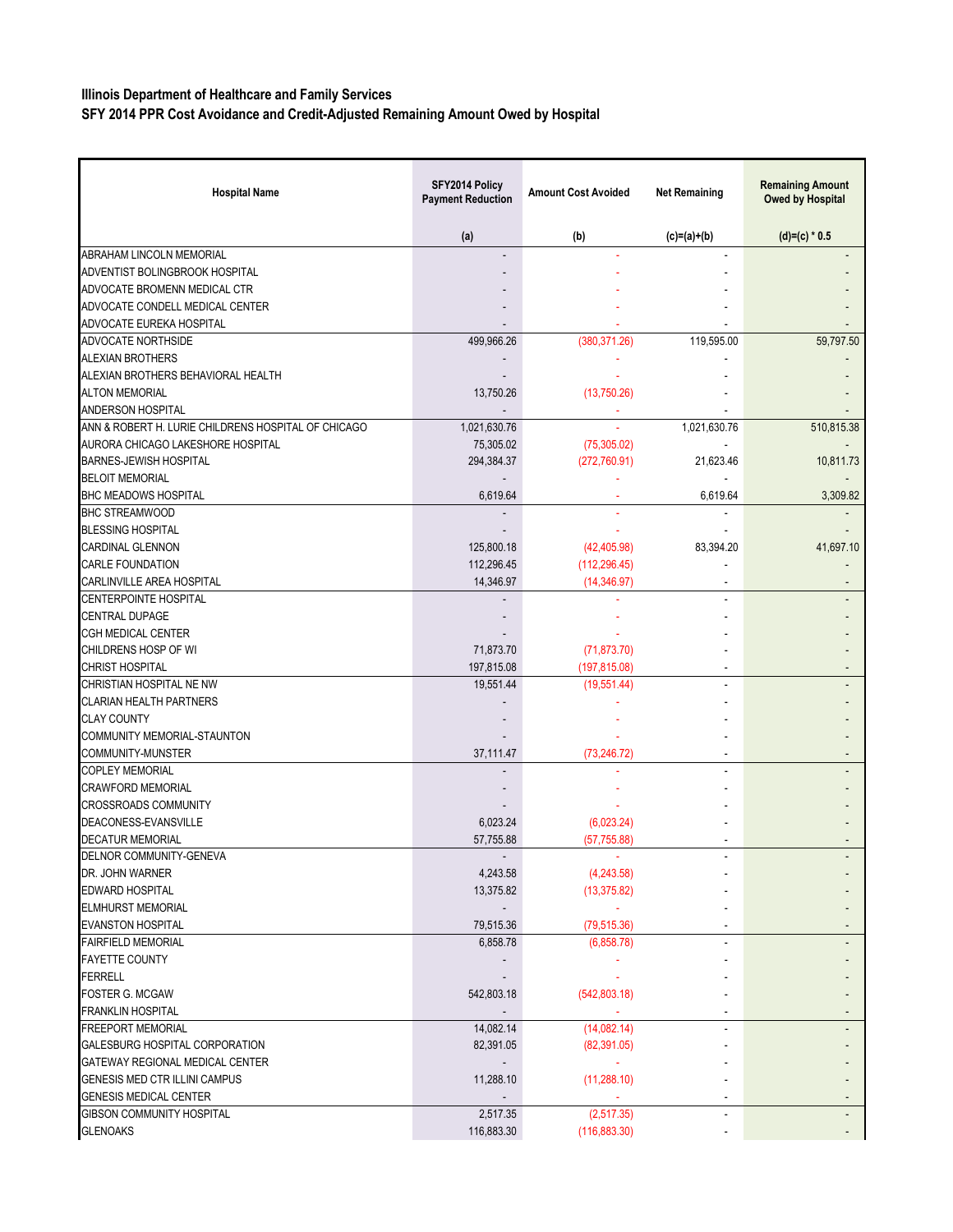| <b>Hospital Name</b>                 | SFY2014 Policy<br><b>Payment Reduction</b> | <b>Amount Cost Avoided</b> | <b>Net Remaining</b> | <b>Remaining Amount</b><br><b>Owed by Hospital</b> |
|--------------------------------------|--------------------------------------------|----------------------------|----------------------|----------------------------------------------------|
|                                      | (a)                                        | (b)                        | $(c)=(a)+(b)$        | $(d)=(c) * 0.5$                                    |
| GOOD SAMARITAN-DOWNERS GROVE         | 19,395.90                                  | (19, 395.90)               |                      |                                                    |
| <b>GOOD SAMARITAN-MT VERNON</b>      |                                            |                            |                      |                                                    |
| <b>GOOD SHEPHERD</b>                 |                                            |                            |                      |                                                    |
| <b>GOTTLIEB MEMORIAL</b>             | $\overline{a}$                             |                            |                      |                                                    |
| <b>GRAHAM HOSPITAL</b>               | 75,545.84                                  | (75, 545.84)               |                      |                                                    |
| <b>GREAT RIVER MEDICAL CENTER</b>    |                                            |                            |                      |                                                    |
| <b>GREENVILLE REGIONAL HOSPITAL</b>  |                                            |                            |                      |                                                    |
| <b>HAMILTON MEMORIAL</b>             |                                            |                            |                      |                                                    |
| <b>HAMMOND-HENRY</b>                 | 4,256.70                                   | (4,256.70)                 |                      |                                                    |
| HANNIBAL REGIONAL HOSPITAL           |                                            |                            |                      |                                                    |
| <b>HARDIN COUNTY GENERAL</b>         | 25,584.99                                  | (37, 253.04)               |                      |                                                    |
| HARRISBURG MEDICAL CENTER            | 11,702.67                                  | (11,702.67)                |                      |                                                    |
| HARSHA BEHAVIORAL CENTER INC.        |                                            |                            |                      |                                                    |
| <b>HARTGROVE HOSPITAL</b>            | 74,129.84                                  |                            | 74.129.84            | 37,064.92                                          |
| HEALTHSOUTH DEACONESS REHAB          |                                            |                            |                      |                                                    |
| HEARTLAND REGIONAL MED CTR           | 79,922.26                                  | (79, 922.26)               |                      |                                                    |
| <b>HERRIN HOSPITAL</b>               | 25,854.00                                  | (25, 854.00)               |                      |                                                    |
| <b>HILLSBORO HOSPITAL</b>            |                                            |                            | $\blacksquare$       |                                                    |
| <b>HINSDALE HOSPITAL</b>             |                                            |                            |                      |                                                    |
| <b>HOLY CROSS</b>                    | 328,646.21                                 | (328, 646.21)              |                      |                                                    |
| <b>HOOPSESTON COMMUNITY MEMORIAL</b> |                                            |                            |                      |                                                    |
|                                      |                                            |                            |                      |                                                    |
| <b>HOPEDALE HOSPITAL</b>             |                                            |                            |                      |                                                    |
| <b>ILLINI COMMUNITY</b>              | 1,807.38                                   | (1,807.38)                 |                      |                                                    |
| ILLINOIS VALLEY COMMUNITY HOSPITAL   |                                            |                            |                      |                                                    |
| <b>INGALLS MEMORIAL</b>              | 507,158.96                                 | (507, 158.96)              |                      |                                                    |
| INST OF PHYSICAL MED AND REHAB       |                                            |                            |                      |                                                    |
| <b>IROQUOIS MEMORIAL</b>             |                                            |                            |                      |                                                    |
| JACKSON PARK HOSPITAL FOUNDATION     | 913,119.57                                 |                            | 913,119.57           | 456,559.79                                         |
| <b>JERSEY COMMUNITY</b>              | 3,926.09                                   | (3,926.09)                 |                      |                                                    |
| KATHERINE SHAW BETHEA                |                                            |                            |                      |                                                    |
| <b>KEWANEE HOSPITAL</b>              | 3,997.93                                   | (3,997.93)                 |                      |                                                    |
| KINDRED CHICAGO CENTRAL HOSP         |                                            |                            |                      |                                                    |
| KINDRED HOSPITAL - CHICAGO           | 82,999.52                                  |                            | 82,999.52            | 41,499.76                                          |
| KINDRED HOSPITAL - ST LOUIS          |                                            |                            |                      |                                                    |
| KINDRED HOSPITAL - SYCAMORE          |                                            |                            |                      |                                                    |
| KINDRED HOSPITAL SPRINGFIELD         |                                            |                            |                      |                                                    |
| KIRBY MEDICAL CENTER                 |                                            |                            |                      |                                                    |
| <b>KISHWAUKEE</b>                    |                                            |                            |                      |                                                    |
| LA GRANGE MEMORIAL                   | 6,475.20                                   | (6,475.20)                 |                      |                                                    |
| LA RABIDA CHILDRENS                  | 438,687.06                                 | (163, 645.63)              | 275,041.43           | 137,520.72                                         |
| LAKEVIEW NEUROREHAB CENTER MIDWEST   |                                            |                            |                      |                                                    |
| LAWRENCE COUNTY MEMORIAL             |                                            |                            |                      |                                                    |
| LINCOLN PARK HOSPITAL                |                                            |                            |                      |                                                    |
| LINCOLN PRAIRIE BEHAVIORAL HC        |                                            |                            |                      |                                                    |
| LITTLE COMPANY OF MARY HOSPITAL      | 97,250.40                                  |                            | 97,250.40            | 48,625.20                                          |
| LORETTO HOSPITAL                     | 751,738.68                                 | (74, 221.18)               | 677,517.50           | 338,758.75                                         |
| LOUIS A WEISS MEMORIAL               | 449,327.61                                 | (449, 327.61)              |                      |                                                    |
| LOURDES HOSPITAL, INC.               |                                            |                            |                      |                                                    |
| LUTHERAN GENERAL                     | 332,051.10                                 | (332,051.10)               |                      |                                                    |
| <b>MACNEAL MEMORIAL</b>              | 324,472.61                                 |                            | 324,472.61           | 162,236.31                                         |
| MARIANJOY REHABILITATION HOSPITAL    |                                            |                            |                      |                                                    |
| <b>MARSHALL BROWNING</b>             |                                            |                            |                      |                                                    |
| MARYVILLE SCOTT NOLAN                | 202,070.43                                 | (116, 241.82)              | 85,828.61            | 42,914.31                                          |
| <b>MASON DISTRICT</b>                |                                            |                            |                      |                                                    |
| <b>MASSAC MEMORIAL</b>               | 5,620.48                                   | (5,620.48)                 |                      |                                                    |
| MCDONOUGH DISTRICT                   | 5,818.86                                   | (5,818.86)                 |                      |                                                    |
|                                      |                                            |                            |                      |                                                    |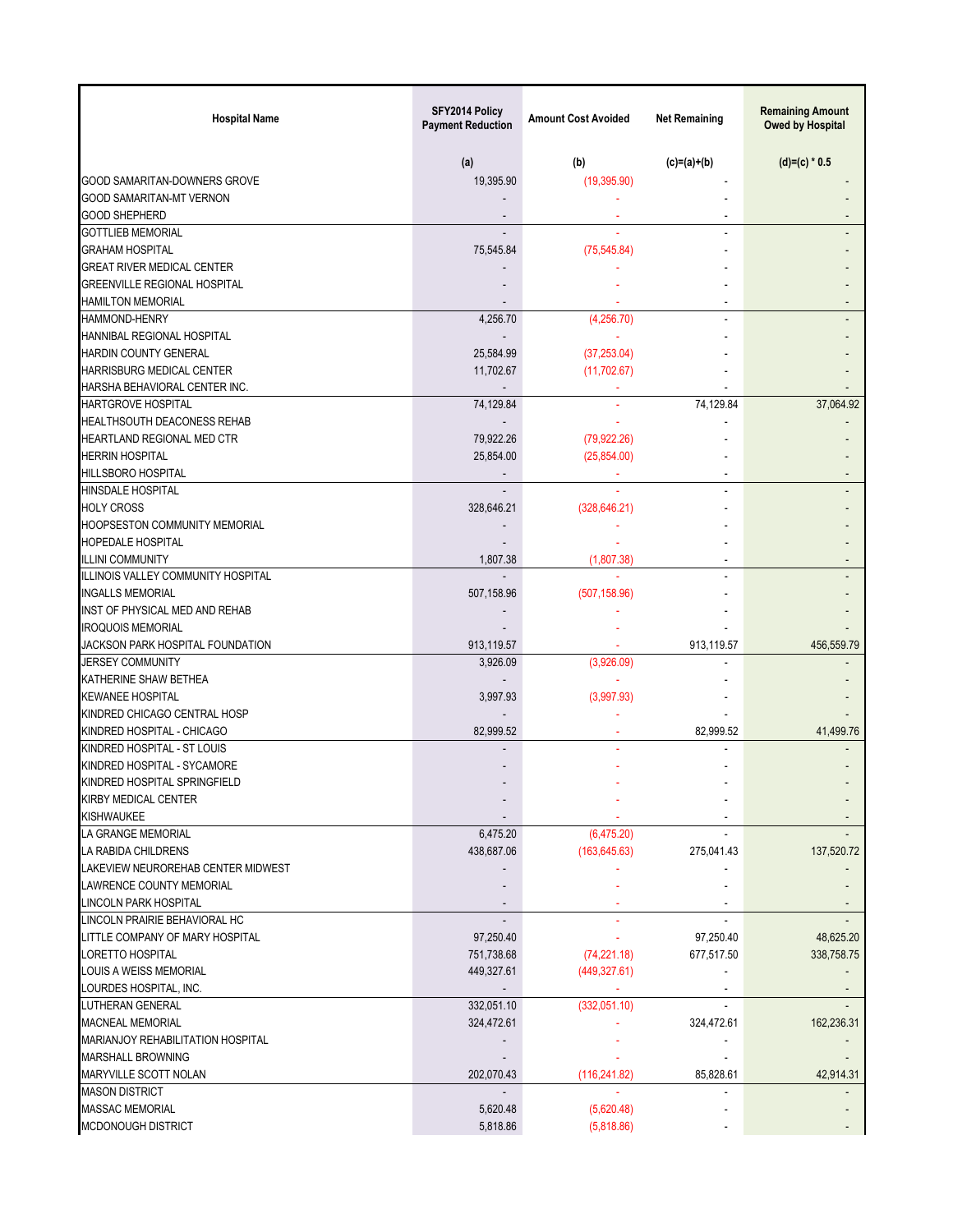| <b>Hospital Name</b>                          | SFY2014 Policy<br><b>Payment Reduction</b> | <b>Amount Cost Avoided</b> | <b>Net Remaining</b>     | <b>Remaining Amount</b><br>Owed by Hospital |
|-----------------------------------------------|--------------------------------------------|----------------------------|--------------------------|---------------------------------------------|
|                                               | (a)                                        | (b)                        | $(c)=(a)+(b)$            | $(d)=(c) * 0.5$                             |
| MEMORIAL MEDICAL CENTER                       | 39,207.06                                  | (39, 207.06)               |                          |                                             |
| <b>MEMORIAL MEDICAL CENTER</b>                |                                            |                            | $\sim$                   |                                             |
| MEMORIAL-BELLEVILLE                           | 124,438.98                                 | (124, 438.98)              |                          |                                             |
| MEMORIAL-CARBONDALE                           | 61,376.04                                  | (61, 376.04)               |                          |                                             |
| MEMORIAL-CARTHAGE                             | 13,428.00                                  | (13, 428.00)               |                          |                                             |
| <b>MEMORIAL-CHESTER</b>                       |                                            |                            |                          |                                             |
| MENDOTA COMMUNITY                             | 5.264.39                                   | (5,264.39)                 |                          |                                             |
| <b>MERCER COUNTY</b>                          |                                            |                            |                          |                                             |
| MERCY HARVARD HOSPITAL                        |                                            |                            |                          |                                             |
| MERCY HOSPITAL MEDICAL CENTER                 | 509,040.78                                 | (287, 538.42)              | 221,502.36               | 110,751.18                                  |
| <b>MERCY MEDICAL CENTER</b>                   |                                            |                            |                          |                                             |
| MERCY MEDICAL CENTER-DUBUQUE                  |                                            |                            |                          |                                             |
| <b>METHODIST MEDICAL CENTER</b>               |                                            |                            |                          |                                             |
| METHODIST-CHICAGO                             | 251,860.59                                 |                            | 251.860.59               | 125,930.30                                  |
| METROSOUTH MEDICAL CENTER                     | 184,051.69                                 | (95,055.03)                | 88,996.66                | 44,498.33                                   |
| MICHAEL REESE HOSP & MEDICAL CENTER           |                                            |                            |                          |                                             |
| <b>MIDWEST MEDICAL CENTER</b>                 | 118.66                                     | (68.36)                    | 50.30                    | 25.15                                       |
| MIDWESTERN REGIONAL MEDICAL CENTER            |                                            |                            |                          |                                             |
| <b>MORRIS HOSPITAL</b>                        |                                            |                            |                          |                                             |
| <b>MORRISON COMMUNITY</b>                     |                                            |                            |                          |                                             |
| MOUNT SINAI HOSPITAL MEDICAL CENTER           | 1,144,023.90                               | (870, 241.53)              | 273,782.37               | 136,891.19                                  |
| NAPERVILLE PSYCH VENTURES                     |                                            | (26, 523.36)               |                          |                                             |
| NORTHERN ILLINOIS MEDICAL CENTER              | 124,840.95                                 | (124, 840.95)              |                          |                                             |
| NORTHWEST COMMUNITY                           | 36,379.68                                  | (36, 379.68)               |                          |                                             |
| NORTHWEST SUBURBAN COMMUNITY                  |                                            |                            |                          |                                             |
| NORTHWESTERN LAKE FOREST HOSPITAL             |                                            | (13,667.53)                |                          |                                             |
| NORTHWESTERN MEMORIAL                         | 1,264,443.60                               | (1,251,395.46)             | 13,048.14                | 6,524.07                                    |
| NORWEGIAN-AMERICAN                            | 492,944.90                                 | (306, 961.18)              | 185,983.72               | 92,991.86                                   |
| OAK PARK HOSPITAL                             |                                            |                            |                          |                                             |
| OSF HOLY FAMILY MEDICAL CENTER                |                                            |                            |                          |                                             |
| OTTAWA REG HOSP AND HEALTHCARE                |                                            |                            |                          |                                             |
| <b>PALOS COMMUNITY</b>                        | 85,717.31                                  | (90, 542.21)               |                          |                                             |
| <b>PANA COMMUNITY</b>                         |                                            |                            |                          |                                             |
| <b>PARIS COMMUNITY</b>                        | 4,747.87                                   |                            | 4,747.87                 | 2,373.94                                    |
| PASSAVANT AREA HOSPITAL                       | 46,289.46                                  | (20, 457.74)               | 25,831.72                | 12,915.86                                   |
| PFKIN HOSPITAL                                |                                            |                            |                          |                                             |
| PERRY MEMORIAL                                | 4,638.28                                   | (4,638.28)                 | $\overline{\phantom{a}}$ |                                             |
| PINCKNEYVILLE COMMUNITY                       |                                            |                            |                          |                                             |
| PRESENCE COVENANT MEDICAL CENTER              |                                            |                            |                          |                                             |
| PRESENCE HOLY FAMILY MEDICAL CENTER           |                                            |                            |                          |                                             |
| PRESENCE MERCY MEDICAL CENTER                 |                                            |                            |                          |                                             |
| PRESENCE OUR LADY RESURRECTION MEDICAL CENTER | 247,671.16                                 | (247, 671.16)              |                          |                                             |
| PRESENCE RESURRECTION MEDICAL CENTER          | 66,506.24                                  | (66, 506.24)               |                          |                                             |
| PRESENCE SAINT FRANCIS HOSPITAL               | 414,355.90                                 | (414, 355.90)              |                          |                                             |
| PRESENCE SAINT JOSEPH HOSPITAL - CHICAGO      | 162,702.75                                 | (25, 551.72)               | 137, 151.03              | 68,575.52                                   |
| PRESENCE SAINT JOSEPH HOSPITAL - ELGIN        |                                            |                            |                          |                                             |
| PRESENCE SAINT JOSEPH MEDICAL CENTER          |                                            |                            |                          |                                             |
| PRESENCE SAINT MARY OF NAZARETH HOSPITAL      | 2,786,371.28                               | (954, 429.65)              | 1,831,941.63             | 915,970.82                                  |
| PRESENCE ST MARY'S HOSPITAL                   | 81,406.50                                  | (19,687.91)                | 61,718.59                | 30,859.30                                   |
| PRESENCE UNITED SAMARITANS MEDICAL CENTER     | 138,258.00                                 | (113, 326.07)              | 24,931.93                | 12,465.96                                   |
| <b>PROCTOR HOSPITAL</b>                       | 7,925.30                                   | (7,925.30)                 |                          |                                             |
| RANKEN JORDAN A PED REHAB CTR                 | 109,528.50                                 | (16, 495.98)               | 93,032.52                | 46,516.26                                   |
| <b>RED BUD REGIONAL HOSPITAL</b>              |                                            |                            |                          |                                             |
| <b>REHABILITATION INSTITUTE</b>               |                                            |                            |                          |                                             |
| <b>RICHLAND MEMORIAL</b>                      |                                            |                            |                          |                                             |
| RIVEREDGE HOSPITAL                            |                                            |                            |                          |                                             |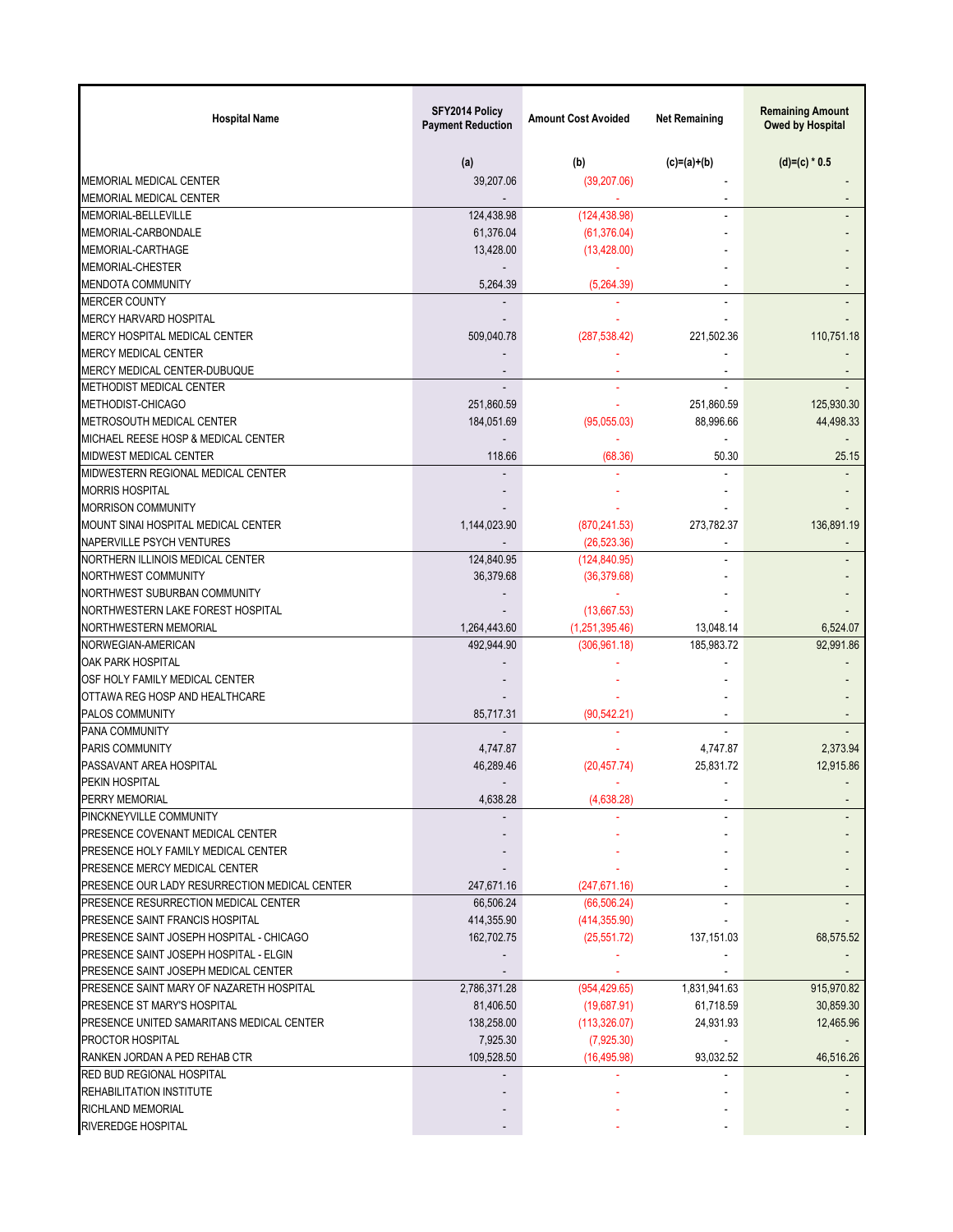| <b>Hospital Name</b>                  | SFY2014 Policy<br><b>Payment Reduction</b> | <b>Amount Cost Avoided</b> | <b>Net Remaining</b> | <b>Remaining Amount</b><br><b>Owed by Hospital</b> |
|---------------------------------------|--------------------------------------------|----------------------------|----------------------|----------------------------------------------------|
|                                       | (a)                                        | (b)                        | $(c)=(a)+(b)$        | $(d)=(c) * 0.5$                                    |
| <b>RIVERSIDE MEDICAL CENTER</b>       |                                            |                            |                      |                                                    |
| RM HEALTH PROVIDERS LTD PSP           |                                            |                            |                      |                                                    |
| ROCHELLE COMMUNITY                    |                                            |                            |                      |                                                    |
| ROCKFORD MEMORIAL                     | 136,888.16                                 | (136,888.16)               |                      |                                                    |
| ROSELAND COMMUNITY                    | 71,128.71                                  | (47, 855.37)               | 23,273.34            | 11,636.67                                          |
| <b>RUSH UNIVERSITY MEDICAL CENTER</b> | 858,962.52                                 | (377, 747.64)              | 481,214.88           | 240,607.44                                         |
| SACRED HEART-CHICAGO                  | 126,310.60                                 | (126, 310.60)              |                      |                                                    |
| <b>SALEM TOWNSHIP HOSPITAL</b>        |                                            |                            |                      |                                                    |
| SARAH BUSH LINCOLN HEALTH CENTER      | 57,933.40                                  | (57, 933.40)               |                      |                                                    |
| SARAH D. CULBERSTON MEMORIAL HEALTH   | 2,712.46                                   | (2,712.46)                 |                      |                                                    |
| <b>SCHWAB REHABILITATION</b>          |                                            |                            | $\sim$               |                                                    |
| SHELBY MEMORIAL                       |                                            |                            |                      |                                                    |
| SHERMAN HOSPITAL                      | 20,755.23                                  | (20, 755.23)               |                      |                                                    |
| SHRINERS HOSPITAL FOR CHILDREN        |                                            |                            |                      |                                                    |
| <b>SILVER CROSS</b>                   |                                            |                            |                      |                                                    |
| <b>SKOKIE HOSPITAL</b>                | 28,515.70                                  | (28, 515.70)               |                      |                                                    |
| <b>SOUTH SHORE</b>                    | 224,848.46                                 | (28, 770.74)               | 196,077.72           | 98,038.86                                          |
| SOUTH SUBURBAN HOSPITAL               | 225,074.15                                 | (251, 834.20)              |                      |                                                    |
| SOUTHEAST MISSOURI                    | 5,427.34                                   | (5,427.34)                 |                      |                                                    |
| SPARTA COMMUNITY                      | 7,181.37                                   | (7, 181.37)                |                      |                                                    |
| ST ALEXIUS MEDICAL CENTER             | 129,609.48                                 | (129, 609.48)              |                      |                                                    |
| ST ANTHONYS-ALTON                     |                                            |                            |                      |                                                    |
| ST ANTHONYS-CHICAGO                   | 604,431.85                                 | (188, 590.46)              | 415,841.39           | 207,920.69                                         |
| ST ANTHONYS-EFFINGHAM                 | 25,300.40                                  | (25,300.40)                |                      |                                                    |
| ST ANTHONYS-ROCKFORD                  |                                            |                            |                      |                                                    |
| ST BERNARDS-CHICAGO                   | 962,629.50                                 | (256, 411.38)              | 706,218.12           | 353,109.06                                         |
| ST ELIZABETHS-BELLEVILLE              | 222,404.88                                 | (222, 404.88)              |                      |                                                    |
| ST FRANCIS-CAPE GIRARDEAU             |                                            |                            |                      |                                                    |
| <b>ST FRANCIS-LITCHFIELD</b>          |                                            |                            |                      |                                                    |
| <b>ST FRANCIS-PEORIA</b>              | 473,340.80                                 | (473, 340.80)              |                      |                                                    |
| ST JAMES HOSP AND HLTH CTRS           | 732,350.16                                 | (732, 350.16)              |                      |                                                    |
| ST JAMES-PONTIAC                      |                                            |                            |                      |                                                    |
| ST JOHNS-SPRINGFIELD                  |                                            |                            |                      |                                                    |
| ST JOSEPHS-BREESE                     |                                            |                            |                      |                                                    |
| ST JOSEPHS-HIGHLAND                   |                                            |                            |                      |                                                    |
| ST LOUIS CHILDRENS                    | 13,051.45                                  | (13,051.45)                |                      |                                                    |
| ST LOUIS UNIVERSITY HOSPITAL          | 92,876.10                                  | (87, 932.53)               | 4,943.57             | 2,471.78                                           |
| ST LUKES WEST-CHESTERFIELD            | 2,908.06                                   | (9, 384.74)                |                      |                                                    |
| ST MARGARETS-MERCY NORTH              | 36,519.16                                  | (36, 519.16)               |                      |                                                    |
| ST MARGARETS-MERCY SOUTH              |                                            |                            |                      |                                                    |
| ST MARGARETS-SPRING VALLEY            | 6,668.98                                   | (6,668.98)                 |                      |                                                    |
| ST MARYS-CENTRALIA                    | 53,461.54                                  | (4,675.60)                 | 48,785.94            | 24,392.97                                          |
| ST MARYS-DECATUR                      |                                            |                            |                      |                                                    |
| ST MARYS-GALESBURG                    | 31,533.90                                  | (31,533.90)                |                      |                                                    |
| ST MARYS-ST LOUIS                     |                                            |                            |                      |                                                    |
| ST MARYS-STREATOR                     | 3,288.40                                   | (3,288.40)                 |                      |                                                    |
| ST. CATHERINE HOSPITAL                | 13,292.26                                  | (13, 462.76)               |                      |                                                    |
| ST. JOESPH MEDICAL CENTER             |                                            |                            |                      |                                                    |
| ST. JOESPH MEMORIAL HOSPITAL          |                                            |                            |                      |                                                    |
| ST. JOHNS MERCY MEDICAL CENTER        |                                            |                            |                      |                                                    |
| ST. MARYS MEDICAL CENTER              |                                            |                            |                      |                                                    |
| <b>SWEDISH COVENANT</b>               | 356,360.50                                 | (81, 828.40)               | 274,532.10           | 137,266.05                                         |
| SWEDISH-AMERICAN                      |                                            |                            |                      |                                                    |
| <b>TAYLORVILLE MEMORIAL HOSPITAL</b>  | 16,123.70                                  | (16, 123.70)               |                      |                                                    |
| THE FINLEY HOSPITAL                   |                                            |                            |                      |                                                    |
| THE MONROE CLINIC                     |                                            |                            |                      |                                                    |
|                                       |                                            |                            |                      |                                                    |